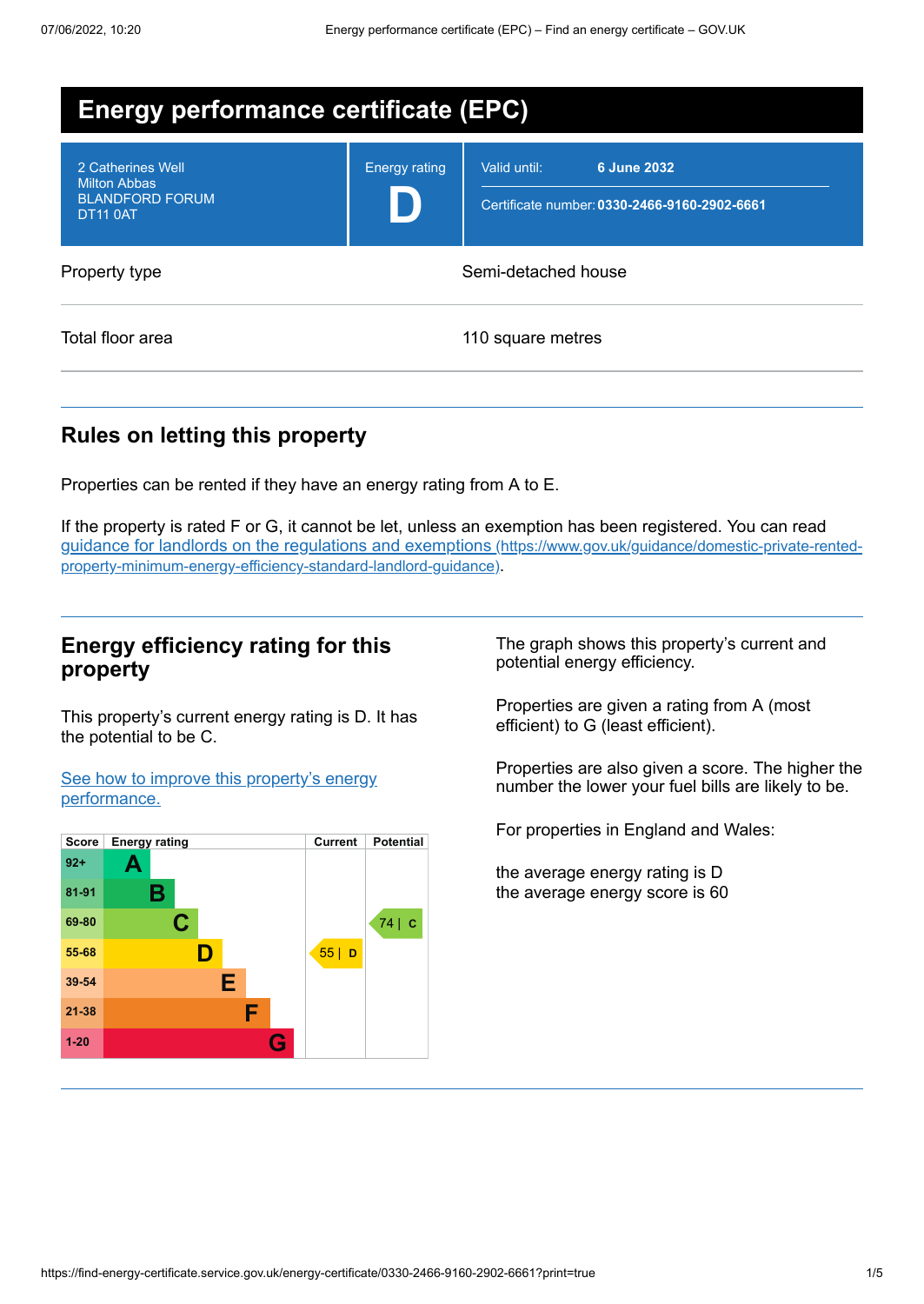# **Breakdown of property's energy performance**

This section shows the energy performance for features of this property. The assessment does not consider the condition of a feature and how well it is working.

Each feature is assessed as one of the following:

- very good (most efficient)
- good
- average
- poor
- very poor (least efficient)

When the description says "assumed", it means that the feature could not be inspected and an assumption has been made based on the property's age and type.

| <b>Feature</b>       | <b>Description</b>                          | Rating    |
|----------------------|---------------------------------------------|-----------|
| Wall                 | Cavity wall, filled cavity                  | Average   |
| Roof                 | Pitched, 75 mm loft insulation              | Average   |
| Roof                 | Pitched, insulated (assumed)                | Average   |
| Window               | Fully double glazed                         | Average   |
| Main heating         | Boiler and radiators, oil                   | Average   |
| Main heating control | Programmer, room thermostat and TRVs        | Good      |
| Hot water            | From main system                            | Average   |
| Lighting             | Low energy lighting in 75% of fixed outlets | Very good |
| Floor                | Solid, no insulation (assumed)              | N/A       |
| Secondary heating    | Room heaters, electric                      | N/A       |

#### **Primary energy use**

The primary energy use for this property per year is 208 kilowatt hours per square metre (kWh/m2).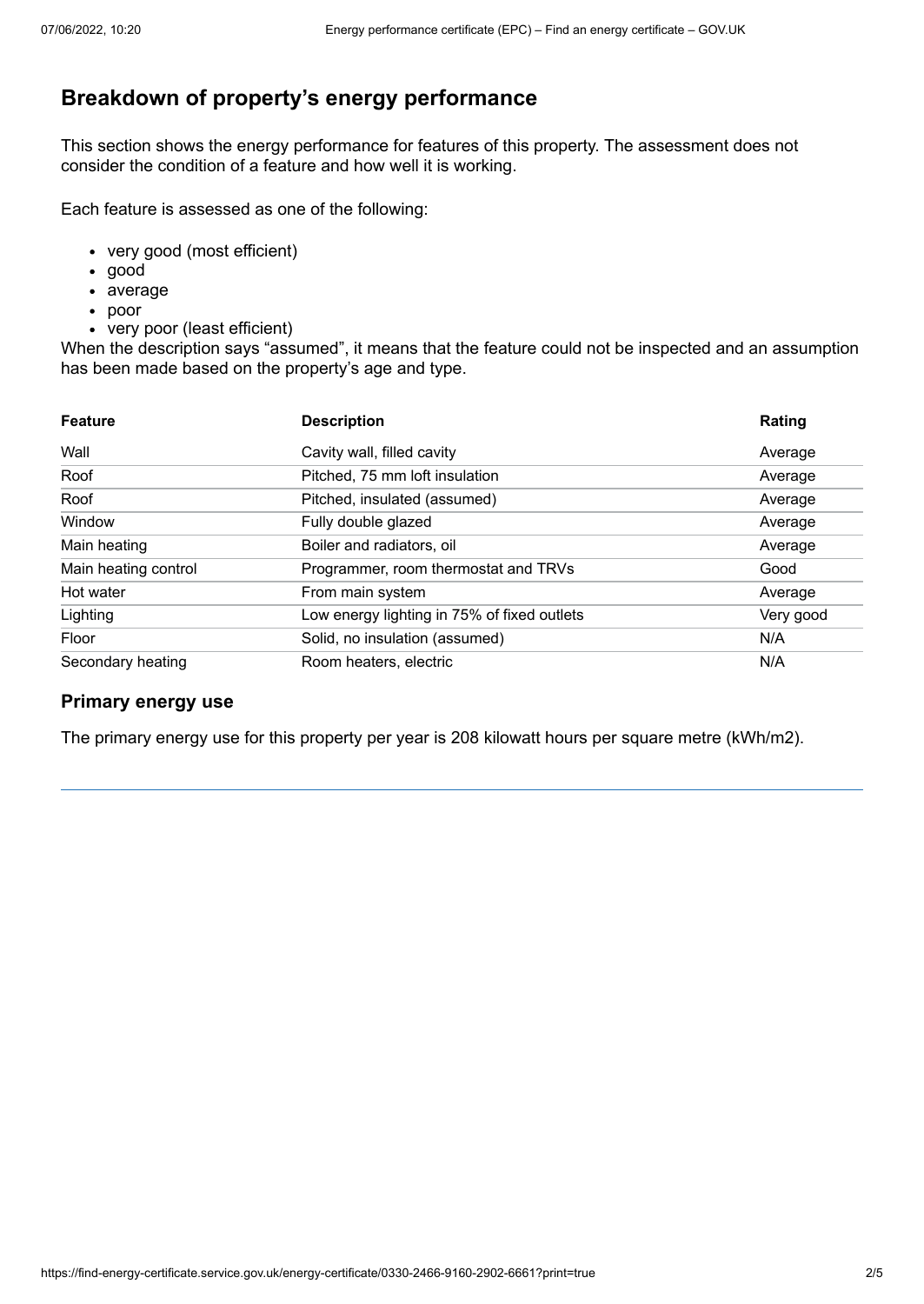| This property produces                                                                                                                        | 5.6 tonnes of CO2                                       |
|-----------------------------------------------------------------------------------------------------------------------------------------------|---------------------------------------------------------|
| This property's potential<br>production                                                                                                       | 3.2 tonnes of CO2                                       |
| By making the recommended changes, you<br>could reduce this property's CO2 emissions by<br>2.4 tonnes per year. This will help to protect the |                                                         |
|                                                                                                                                               |                                                         |
| Environmental impact ratings are based on                                                                                                     |                                                         |
| energy use. They may not reflect how energy is<br>consumed by the people living at the property.                                              |                                                         |
|                                                                                                                                               | environment.<br>assumptions about average occupancy and |

# <span id="page-2-0"></span>**Improve this property's energy performance**

By following our step by step recommendations you could reduce this property's energy use and potentially save money.

Carrying out these changes in order will improve the property's energy rating and score from D (55) to C (74).

| <b>Step</b>                           | <b>Typical installation cost</b> | <b>Typical yearly saving</b> |
|---------------------------------------|----------------------------------|------------------------------|
| 1. Increase loft insulation to 270 mm | £100 - £350                      | £44                          |
| 2. Floor insulation (solid floor)     | £4,000 - £6,000                  | £80                          |
| 3. Condensing boiler                  | £2,200 - £3,000                  | £42                          |
| 4. Solar water heating                | £4,000 - £6,000                  | £41                          |
| 5. Solar photovoltaic panels          | £3,500 - £5,500                  | £375                         |

## **Paying for energy improvements**

Find energy grants and ways to save energy in your home. [\(https://www.gov.uk/improve-energy-efficiency\)](https://www.gov.uk/improve-energy-efficiency)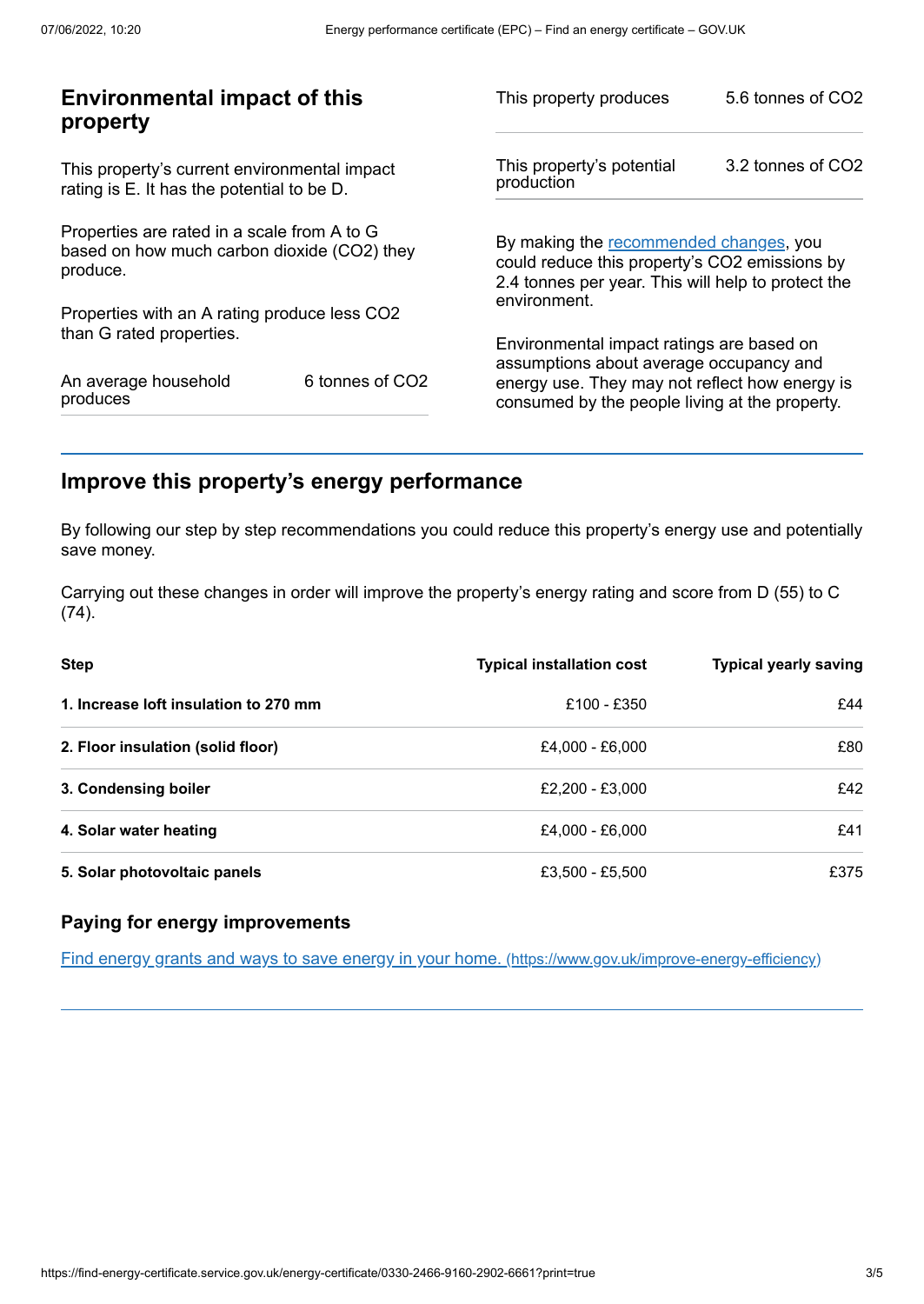# **Estimated energy use and potential savings**

| Estimated yearly energy<br>cost for this property | £1003 |
|---------------------------------------------------|-------|
| Potential saving                                  | £206  |

The estimated cost shows how much the average household would spend in this property for heating, lighting and hot water. It is not based on how energy is used by the people living at the property.

The potential saving shows how much money you could save if you complete each [recommended](#page-2-0) step in order.

For advice on how to reduce your energy bills visit Simple Energy Advice [\(https://www.simpleenergyadvice.org.uk/\)](https://www.simpleenergyadvice.org.uk/).

#### **Heating use in this property**

Heating a property usually makes up the majority of energy costs.

# Estimated energy used to heat this property

| Type of heating           | <b>Estimated energy used</b>           |
|---------------------------|----------------------------------------|
| <b>Space heating</b>      | 11479 kWh per year                     |
| <b>Water heating</b>      | 2946 kWh per year                      |
| insulation                | Potential energy savings by installing |
| <b>Type of insulation</b> | Amount of energy saved                 |
| Loft insulation           | 816 kWh per year                       |